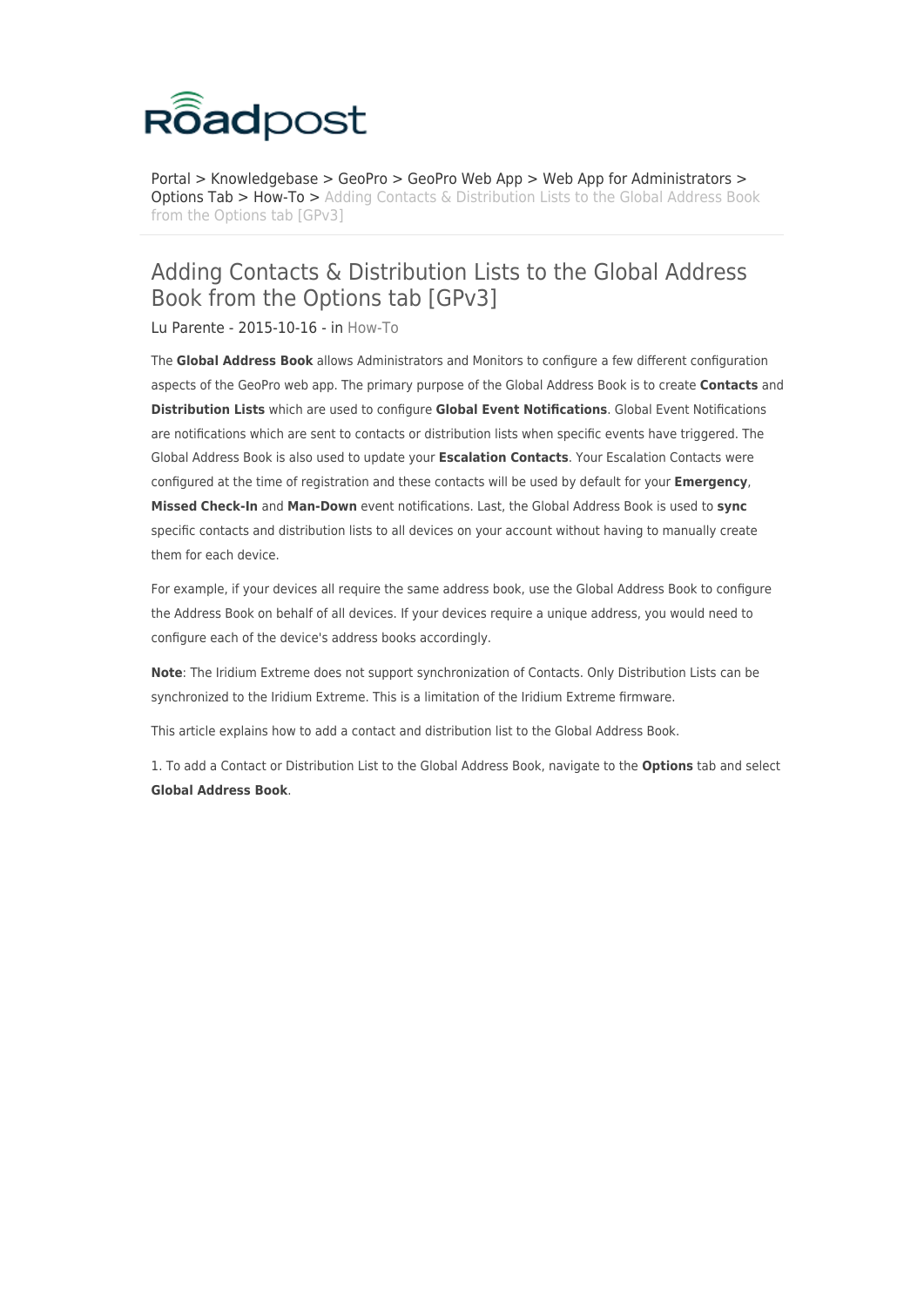| <b>Options</b>                    |  |
|-----------------------------------|--|
| My Profile                        |  |
| <b>Users</b>                      |  |
| Groups                            |  |
| <b>Global Address Book</b>        |  |
| <b>Global Event Notifications</b> |  |
| Global Canned Messages            |  |
| <b>Check-In Schedules</b>         |  |
| Synchronization Tools             |  |
| Tracks                            |  |
| Geofences                         |  |
| Points of Interest                |  |
| Account Management                |  |
| Log a Support Request             |  |

2. The Global Address Book will be displayed. You now have the ability to **add**, **edit**, and **delete** both **Contacts** and **Distribution Lists**.

2a. To add a contact, select the **Contacts** tab followed by **+** in the top right corner.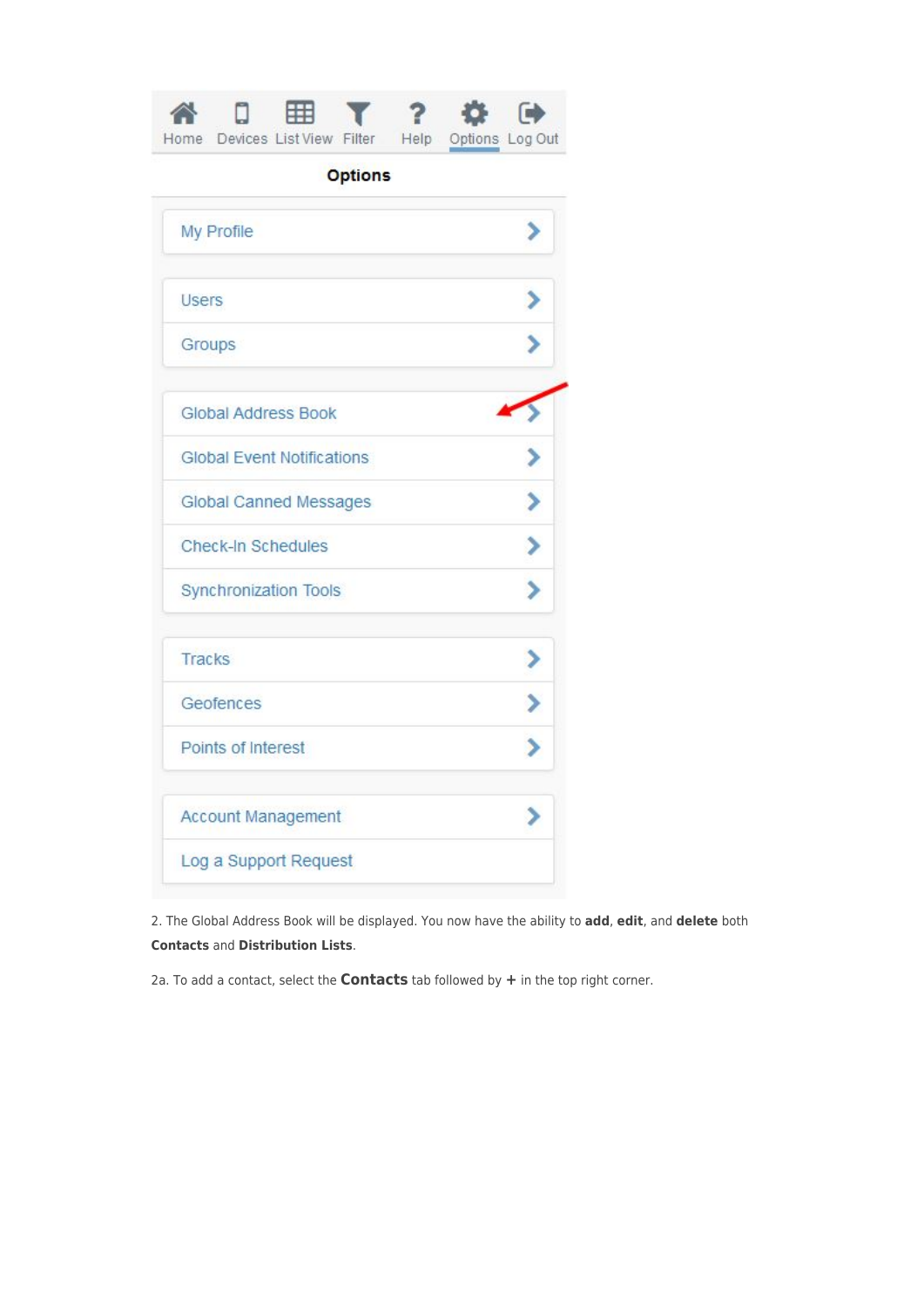

You can now define the contact details for the contact you wish to add. You can add an Email Address, SMS or Device IMEI as the method of contact. You can also toggle the **Use as Escalation Contact** setting to make the contact an escalation contact or **Sync Contact to Devices** setting to have the contact sync to all devices. Press **OK** to save your changes.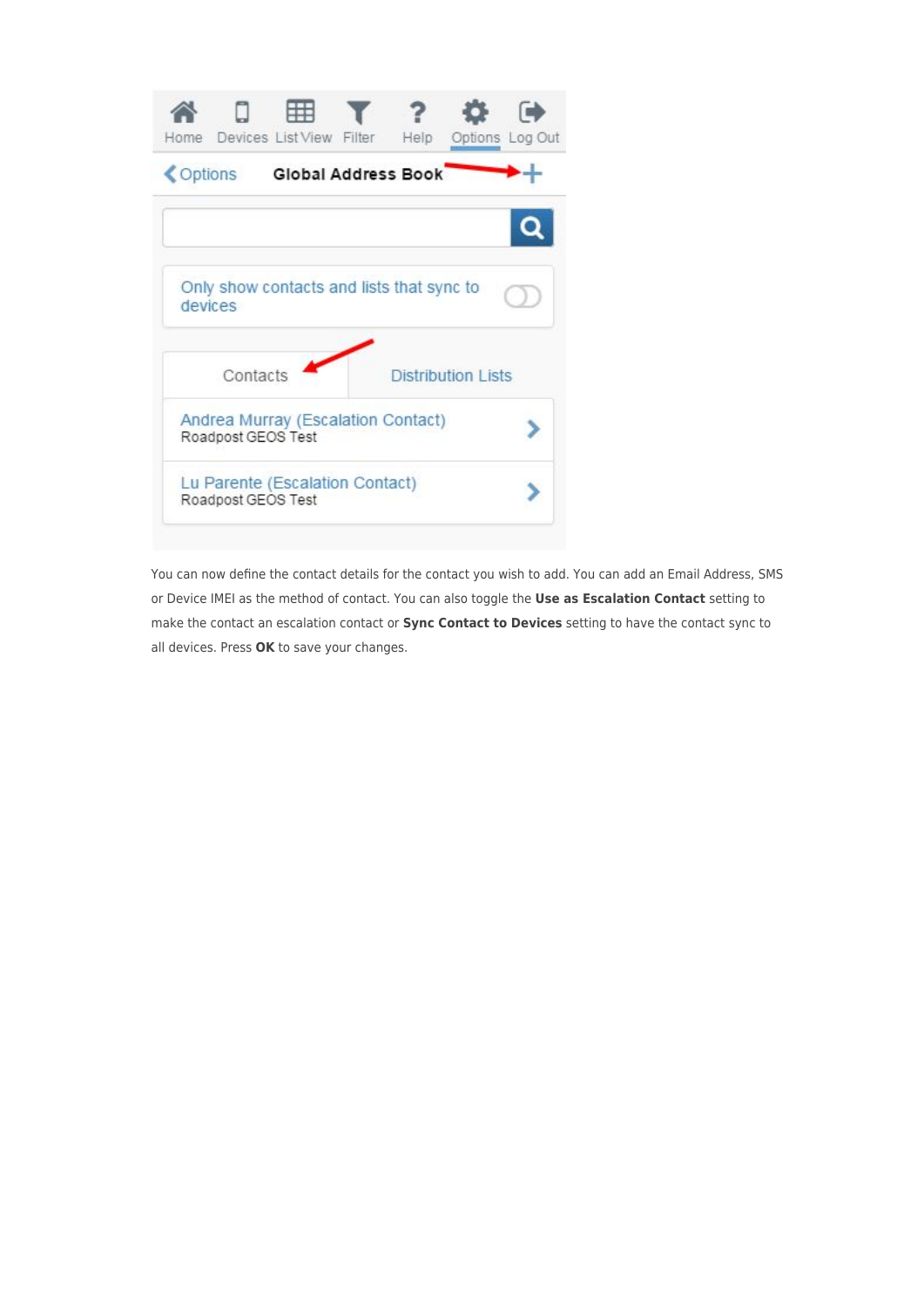| Home Devices List View Filter Help Options Log Out | $\mathcal{X}$ $\mathcal{Z}$ |  |   |
|----------------------------------------------------|-----------------------------|--|---|
| Global Addre Add Global Contact                    |                             |  |   |
| Contact Name                                       |                             |  |   |
| John Smith                                         |                             |  | E |
| Tenant                                             |                             |  |   |
| Roadpost GEOS Test                                 |                             |  |   |
| Sync Contact to Devices                            |                             |  |   |
| Use as Escalation Contact                          |                             |  |   |
| <b>Contact Details</b>                             |                             |  |   |
| Fmail<br>۲                                         | jimsmith@gmail.com          |  | m |
| <b>SMS</b>                                         | +14162536008                |  | m |
| + Add Detail                                       |                             |  |   |
| <b>OK</b><br>Cancel                                |                             |  |   |

**Note**: If **Sync Contact to Devices** is selected, all devices will be required to synchronize in order for the contact to appear.

2b. To add a distribution list, select the **Distribution Lists** tab followed by **+** in the top right corner.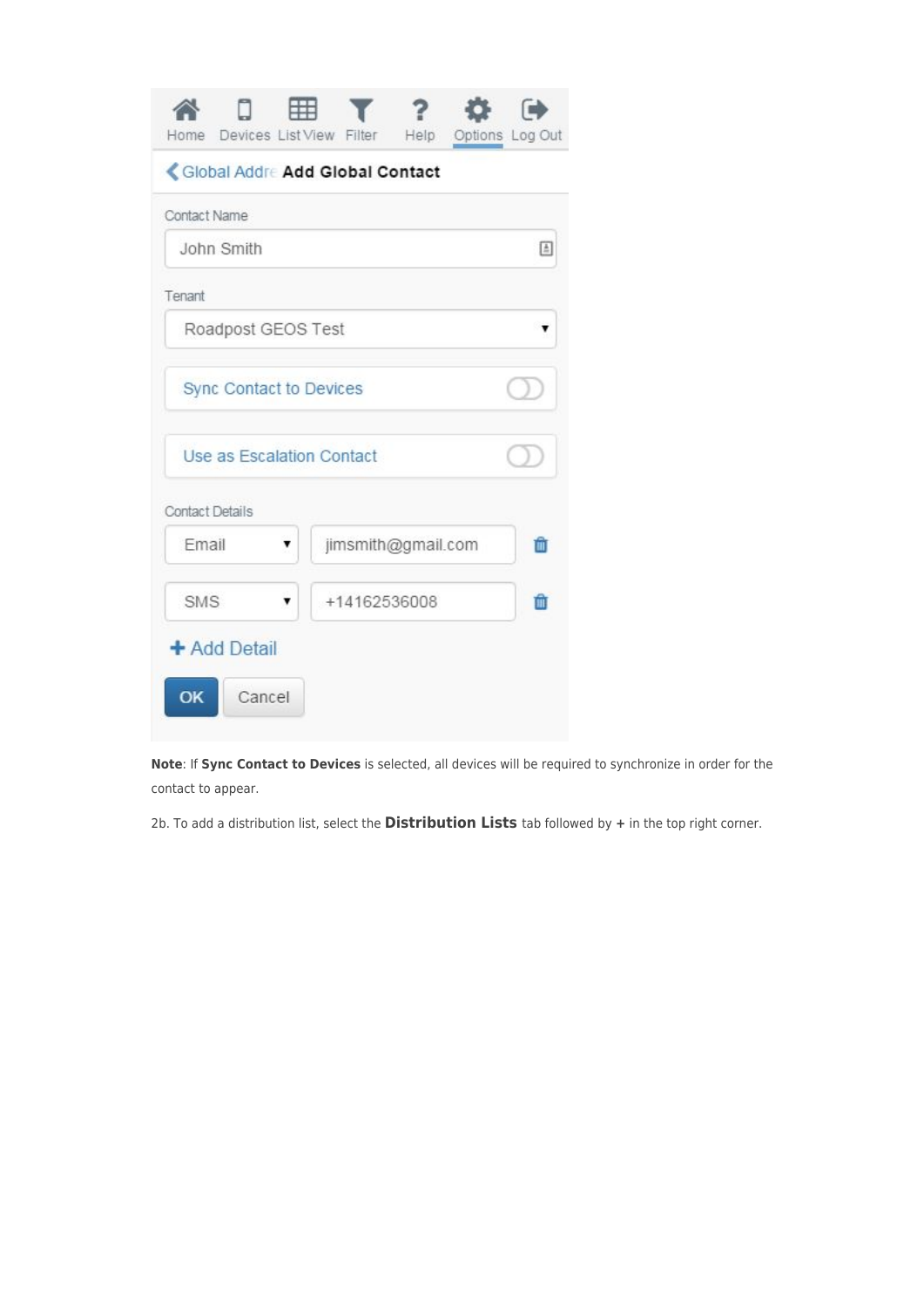| Devices List View Filter<br>Home                     | Help<br>Options Log Out   |
|------------------------------------------------------|---------------------------|
| Global Address Book<br>Options                       |                           |
|                                                      |                           |
| Only show contacts and lists that sync to<br>devices |                           |
| Contacts                                             | <b>Distribution Lists</b> |
| <b>EscalationContacts</b><br>Roadpost GEOS Test      |                           |

You can now define the contact details for the distribution list you wish to add. You can add Email Addresses, SMS Numbers or Device IMEIs as the methods of contact to your distribution list. You can also toggle the **Sync List to Devices** setting to have the distribution list sync to all devices. Press **OK** to save your changes.